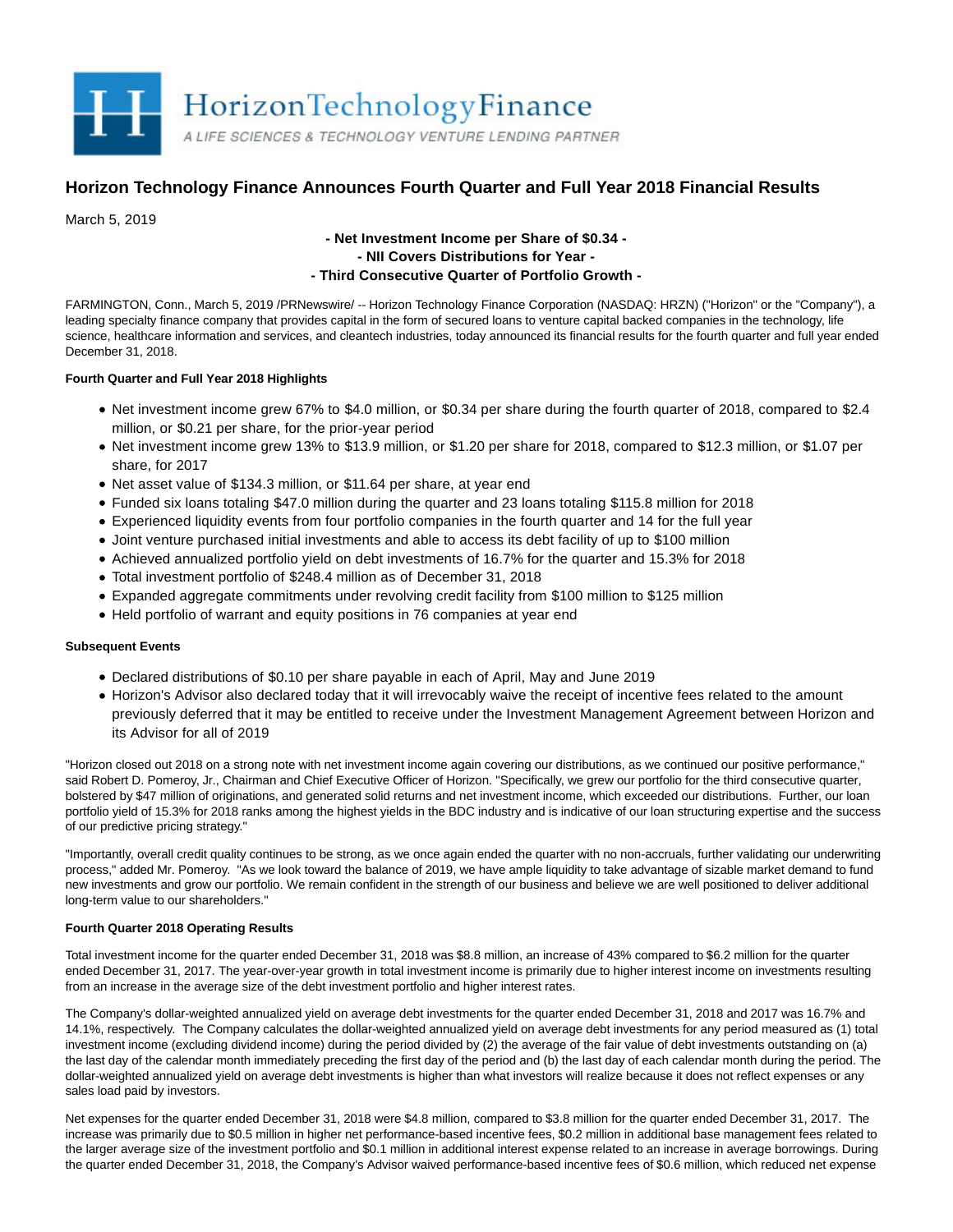and generated additional net investment income for the quarter ended December 31, 2018.

Net investment income for the quarter ended December 31, 2018 was \$4.0 million, or \$0.34 per share, as compared to \$2.4 million, or \$0.21 per share, for the quarter ended December 31, 2017.

For the quarter ended December 31, 2018, net realized gain on investments was \$0.9 million, or \$0.08 per share, compared to net realized loss on investments of \$10.1 million, or \$0.88 loss per share, for the quarter ended December 31, 2017.

For the quarter ended December 31, 2018, net unrealized depreciation on investments was \$1.6 million, or \$0.14 per share, as compared to net unrealized appreciation on investments of \$10.2 million, or \$0.88 per share, for the prior-year period.

#### **Full Year 2018 Operating Results**

Total investment income for the year ended December 31, 2018 was \$31.1 million, an increase of 21% compared to \$25.8 million for the year ended December 31, 2017.

Horizon's dollar-weighted annualized yield on average debt investments for the year ended December 31, 2018 and 2017 was 15.3% and 15.1%, respectively.

For the full year ended December 31, 2018, net investment income was \$13.9 million, or \$1.20 per share, compared to net investment income of \$12.3 million, or \$1.07 per share, in the prior year.

For the full year ended December 31, 2018, net realized gain on investments was \$0.6 million, or \$0.06 per share, compared to net realized loss on investments of \$21.2 million, or \$1.84 per share, for the full year ended December 31, 2017.

For the full year ended December 31, 2018, net unrealized depreciation on investments was \$1.5 million, or \$0.13 per share, compared to net unrealized appreciation on investments of \$18.5 million, or \$1.60 per share, for the full year ended December 31, 2017.

#### **Portfolio Summary and Investment Activity**

As of December 31, 2018, the Company's debt portfolio consisted of 34 secured loans with an aggregate fair value of \$216.4 million. In addition, the Company's total warrant, equity and other investments in 80 portfolio companies had an aggregate fair value of \$18.8 million, and the Company's 50% equity interest in its joint venture had a fair value of \$13.2 million as of December 31, 2018. Total portfolio investment activity for the three months and full year ended December 31, 2018 and 2017 was as follows:

**For the Three Months Ended December 31, For the Full Year Ended December 31,**

| (\$ in thousands)                                            | For the Three Months Ended December 31, |           |    |           | For the Full rear Ended December 31, |           |    |           |  |
|--------------------------------------------------------------|-----------------------------------------|-----------|----|-----------|--------------------------------------|-----------|----|-----------|--|
|                                                              |                                         | 2018      |    | 2017      |                                      | 2018      |    | 2017      |  |
| Beginning portfolio                                          | \$                                      | 239,757   | \$ | 176,704   | \$                                   | 222,099   | \$ | 194,003   |  |
| New debt investments                                         |                                         | 47,000    |    | 72,945    |                                      | 111,725   |    | 139,256   |  |
| Less refinanced debt investments                             |                                         | (7,989)   |    | (3,700)   |                                      | (10, 468) |    | (3,700)   |  |
| Net new debt investments                                     |                                         | 39,011    |    | 69,245    |                                      | 101,257   |    | 135,556   |  |
| Investment in controlled affiliate investments               |                                         | 8,849     |    |           |                                      | 13,262    |    |           |  |
| Principal payments received on investments                   |                                         | (4,686)   |    | (2,942)   |                                      | (24, 254) |    | (30, 477) |  |
| Early pay-offs                                               |                                         | (33, 250) |    | (20, 496) |                                      | (60, 185) |    | (72, 613) |  |
| Accretion of debt investment fees                            |                                         | 785       |    | 484       |                                      | 2,390     |    | 1,881     |  |
| New debt investment fees                                     |                                         | (395)     |    | (745)     |                                      | (2,279)   |    | (1,705)   |  |
| New equity                                                   |                                         |           |    |           |                                      | 1,090     |    |           |  |
| Warrants received in settlement of fee income                |                                         |           |    |           |                                      | 161       |    |           |  |
| Proceeds from sale of investments                            |                                         | (933)     |    | (268)     |                                      | (4,293)   |    | (1,840)   |  |
| Dividend income from controlled affiliate<br>investments     |                                         | (255)     |    |           |                                      | (255)     |    |           |  |
| Distributions from controlled affiliate investments          |                                         | 255       |    |           |                                      | 255       |    |           |  |
| Net realized gain (loss) on investments                      |                                         | 790       |    | (10,092)  |                                      | 553       |    | (21, 191) |  |
| Net unrealized (depreciation) appreciation on<br>investments |                                         | (1,628)   |    | 10,209    |                                      | (1,501)   |    | 18,485    |  |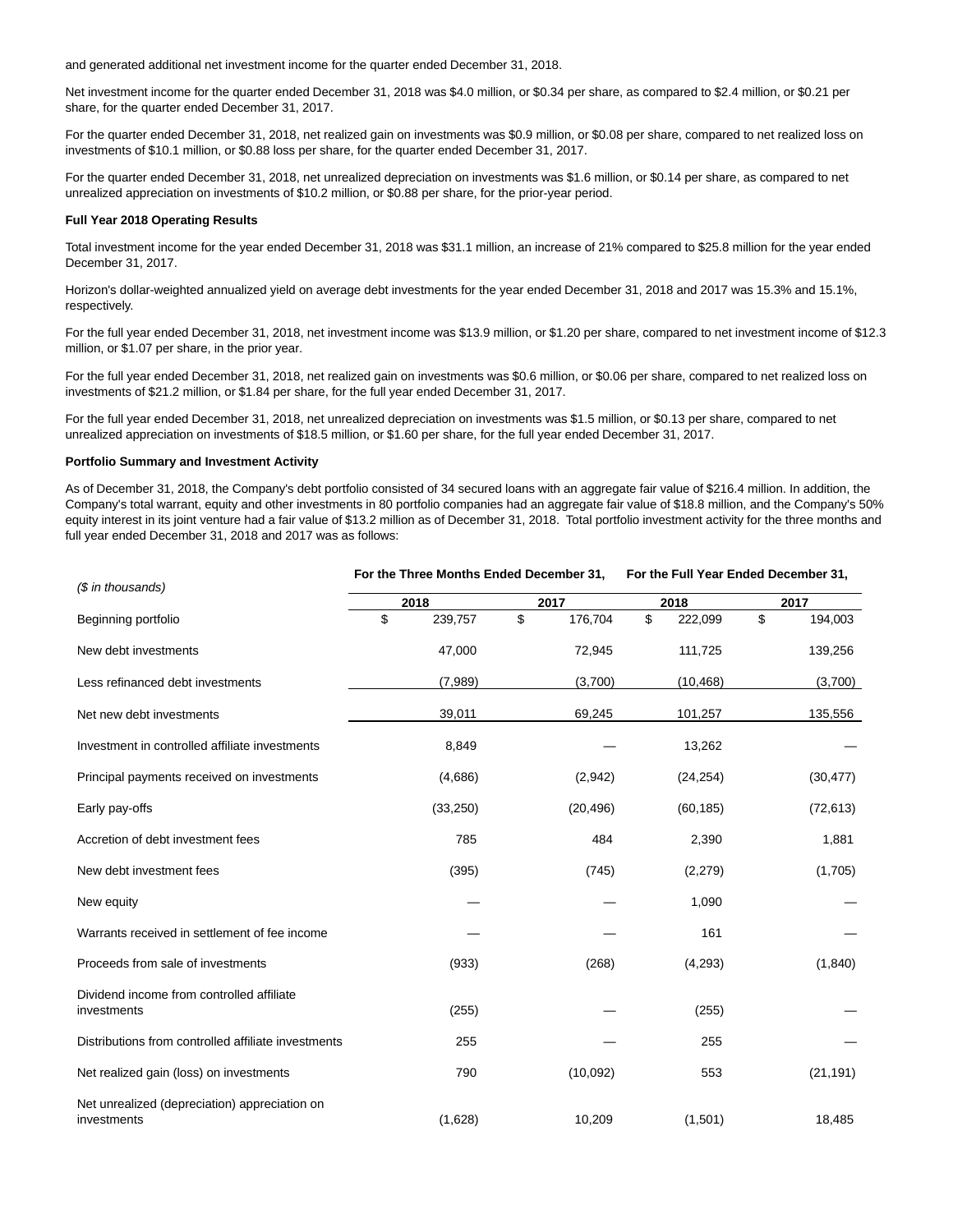| Other            | 141     | _       | 141     |         |
|------------------|---------|---------|---------|---------|
| Ending portfolio | 248.441 | 222.099 | 248.441 | 222,099 |

#### **Net Asset Value**

At December 31, 2018, the Company's net assets were \$134.3 million, or \$11.64 per share, as compared to \$135.1 million, or \$11.72 per share, as of December 31, 2017.

For the quarter ended December 31, 2018, net increase in net assets resulting from operations was \$3.2 million, or \$0.28 per share, compared to net increase in net assets of \$2.5 million, or \$0.21 per share, for the quarter ended December 31, 2017.

#### **Portfolio Asset Quality**

The following table shows the classification of Horizon's loan portfolio at fair value by internal credit rating as of December 31, 2018 and 2017:

| (\$ in thousands)    | December 31, 2018               |                                                    |                          |                                                                                | December 31, 2017 |                                                    |         |                                                    |  |  |  |  |
|----------------------|---------------------------------|----------------------------------------------------|--------------------------|--------------------------------------------------------------------------------|-------------------|----------------------------------------------------|---------|----------------------------------------------------|--|--|--|--|
|                      | Number of<br><b>Investments</b> | <b>Debt</b><br>Investments at<br><b>Fair Value</b> |                          | Percentage<br>of Debt<br>Number of<br><b>Investments</b><br><b>Investments</b> |                   | <b>Debt</b><br>Investments at<br><b>Fair Value</b> |         | Percentage of<br><b>Debt</b><br><b>Investments</b> |  |  |  |  |
| <b>Credit Rating</b> |                                 |                                                    |                          |                                                                                |                   |                                                    |         |                                                    |  |  |  |  |
| 4                    | 6                               | \$                                                 | 41.677                   | 19.3%                                                                          | 4                 | S                                                  | 18.701  | 9.2%                                               |  |  |  |  |
| 3                    | 23                              |                                                    | 155.439                  | 71.8%                                                                          | 25                |                                                    | 176.560 | 86.6%                                              |  |  |  |  |
| 2                    | 5                               |                                                    | 19.285                   | 8.9%                                                                           | 3                 |                                                    | 5,632   | 2.8%                                               |  |  |  |  |
| 1                    | $\overline{\phantom{m}}$        |                                                    | $\overline{\phantom{a}}$ | $\sim$ $\sim$                                                                  |                   |                                                    | 2,900   | 1.4%                                               |  |  |  |  |
| Total                | 34                              |                                                    | 216.401                  | 100.0%                                                                         | 33                |                                                    | 203,793 | 100.0%                                             |  |  |  |  |

As of December 31, 2018, Horizon's loan portfolio had a weighted average credit rating of 3.1, an improvement from 3.0 as of December 31, 2017, with 4 being the highest credit quality rating and 3 being the rating for a standard level of risk. A rating of 2 represents an increased level of risk and, while no loss is currently anticipated for a 2-rated loan, there is potential for future loss of principal. A rating of 1 represents deteriorating credit quality and high degree of risk of loss of principal. As of December 31, 2018, there were no debt investments with an internal credit rating of 1. As of December 31, 2017, there was one debt investment with an internal credit rating of 1, with a cost of \$3.0 million and a fair value of \$2.9 million.

#### **Liquidity Events**

During the quarter ended December 31, 2018, Horizon experienced liquidity events from four portfolio companies. Liquidity events for Horizon may consist of the sale of warrants or equity in portfolio companies, loan prepayments, sale of owned assets or receipt of success fees.

In October, ShopKeep Inc. ("ShopKeep") prepaid its outstanding principal balance of \$8.5 million on its venture loan, plus interest, end-of-term payment and prepayment fee. Horizon continues to hold warrants in ShopKeep.

In October, Ekahau, Inc. ("Ekahau") closed a sale transaction from which Horizon received proceeds of approximately \$0.9 million in connection with the termination of Horizon's warrants in Ekahau.

In October, PebblePost, Inc. ("PebblePost") prepaid its outstanding principal balance of \$8.0 million on its venture loan plus interest, end-of-term payment and prepayment fee. Horizon continues to hold warrants in PebblePost.

In November, with the proceeds of a new loan from Horizon, The NanoSteel Company, Inc. ("NanoSteel") prepaid its previously outstanding principal balance of \$8.0 million on its venture loan plus interest, end-of-term payment and prepayment fee. Horizon continues to hold warrants in NanoSteel.

#### **Liquidity and Capital Resources**

As of December 31, 2018, the Company had \$13.5 million in available liquidity, including \$12.6 million in cash and \$0.9 million in funds available under existing credit facility commitments.

On December 28, 2018, the Company amended its revolving credit facility with KeyBank (the "Key Facility"), increasing the aggregate commitments under the Key Facility by \$25.0 million to \$125.0 million. The Key Facility allows for an increase in the total loan commitment up to an aggregate commitment of \$150.0 million. There can be no assurance that any additional lenders will make any commitments under the Key Facility. As of December 31, 2018, there was \$90.5 million outstanding principal balance under the \$125.0 million Key Facility.

As of December 31, 2018, the Company's debt to equity leverage ratio was 95%, and the asset coverage ratio for borrowed amounts was 205%.

#### **Stock Repurchase Program**

On April 27, 2018, the Company's board of directors extended the Company's previously authorized stock repurchase program until the earlier of June 30, 2019 or the repurchase of \$5.0 million of the Company's common stock. During the quarter and full year ended December 31, 2018, the Company did not repurchase any shares of its common stock. From the inception of the stock repurchase program through December 31, 2018, the Company has repurchased 167,465 shares of its common stock at an average price of \$11.22 on the open market at a total cost of \$1.9 million.

#### **Monthly Distributions Declared in First Quarter 2019**

On March 1, 2019, the Company's board of directors declared monthly distributions of \$0.10 per share payable in each of April, May and June 2019. The following table shows these monthly distributions, which total \$0.30 per share:

Ex-Dividend Date Record Date Payment Date Amount per Share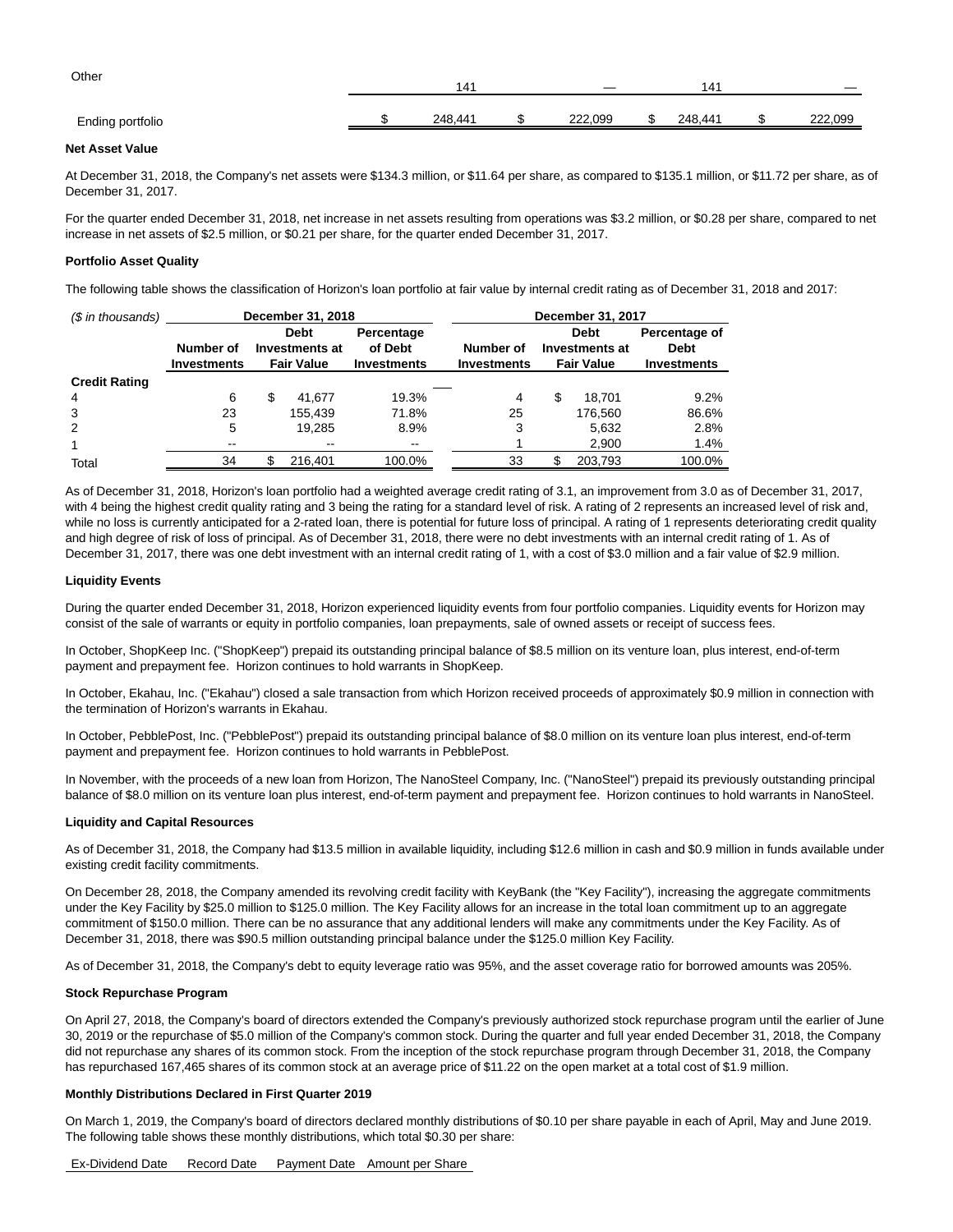| March 18, 2019 | March 19, 2019 April 16, 2019 |               | \$0.10 |
|----------------|-------------------------------|---------------|--------|
|                |                               |               |        |
| April 17, 2019 | April 18, 2019                | May 15, 2019  | \$0.10 |
| May 16, 2019   | May 17, 2019                  | June 17, 2019 | \$0.10 |
|                |                               | Total:        | \$0.30 |

After paying distributions of \$1.10 per share deemed paid for tax purposes in 2018, declaring on October 26, 2018 a distribution of \$0.10 per share payable January 15, 2019, and generating taxable earnings of \$1.22 per share in 2018, the Company's undistributed spillover income as of December 31, 2018 was \$0.11 per share. Spillover income includes any ordinary income and net capital gains from the preceding tax years that were not distributed during such tax years.

When declaring distributions, the Horizon board of directors reviews estimates of taxable income available for distribution, which may differ from consolidated net income under generally accepted accounting principles due to (i) changes in unrealized appreciation and depreciation, (ii) temporary and permanent differences in income and expense recognition, and (iii) the amount of spillover income carried over from a given year for distribution in the following year. The final determination of taxable income for each tax year, as well as the tax attributes for distributions in such tax year, will be made after the close of the tax year.

#### **Conference Call**

The Company will host a conference call on Wednesday, March 6, 2019, at 9:00 a.m. ET to discuss its latest corporate developments and financial results. To participate in the call, please dial (877) 677-9112 (domestic) or (708) 290-1396 (international). In addition, a live webcast will be available on the Company's website at [www.horizontechfinance.com.](https://c212.net/c/link/?t=0&l=en&o=2394305-1&h=455180607&u=http%3A%2F%2Fwww.horizontechfinance.com%2F&a=www.horizontechfinance.com) 

A replay of the call will be available through March 8, 2019 at (855) 859-2056 in the United States and (404) 537-3406 International, passcode 7869896. A webcast replay will be available on the Company's website for 30 days following the call.

#### **About Horizon Technology Finance**

Horizon Technology Finance Corporation (NASDAQ: HRZN) is a leading specialty finance company that provides capital in the form of secured loans to venture capital backed companies in the technology, life science, healthcare information and services, and cleantech industries. The investment objective of Horizon is to maximize its investment portfolio's return by generating current income from the debt investments it makes and capital appreciation from the warrants it receives when making such debt investments. Headquartered in Farmington, Connecticut, Horizon also has regional offices in Pleasanton, California, Reston, Virginia and Boston, Massachusetts. To learn more, please visit [www.horizontechfinance.com.](https://c212.net/c/link/?t=0&l=en&o=2394305-1&h=455180607&u=http%3A%2F%2Fwww.horizontechfinance.com%2F&a=www.horizontechfinance.com)

#### **Forward-Looking Statements**

Statements included herein may constitute "forward-looking statements" within the meaning of the Private Securities Litigation Reform Act of 1995. Statements other than statements of historical facts included in this press release may constitute forward-looking statements and are not guarantees of future performance, condition or results and involve a number of risks and uncertainties. Actual results may differ materially from those in the forward-looking statements as a result of a number of factors, including those described from time to time in Horizon's filings with the Securities and Exchange Commission. Horizon undertakes no duty to update any forward-looking statement made herein. All forward-looking statements speak only as of the date of this press release.

#### **Contacts:**

Investor Relations: ICR Garrett Edson [ir@horizontechfinance.com](mailto:ir@horizontechfinance.com) (860) 284-6450

Media Relations: ICR Brian Ruby [brian.ruby@icrinc.com](mailto:brian.ruby@icrinc.com) (203) 682-8268

## **Horizon Technology Finance Corporation and Subsidiaries Consolidated Statements of Assets and Liabilities**

(Dollars in thousands, except share and per share data)

|                                                                                                | December 31.  |    |         |  |
|------------------------------------------------------------------------------------------------|---------------|----|---------|--|
|                                                                                                | 2018          |    | 2017    |  |
|                                                                                                |               |    |         |  |
| <b>Assets</b>                                                                                  |               |    |         |  |
| Non-affiliate investments at fair value (cost of \$229,772 and \$219,303, respectively)        | \$<br>227.624 | \$ | 218,600 |  |
| Non-controlled affiliate investments at fair value (cost of \$7,887 and \$3,774, respectively) | 7.574         |    | 3,499   |  |
| Controlled affiliate investments at fair value (cost of \$13,262 and \$0, respectively)        | 13.243        |    |         |  |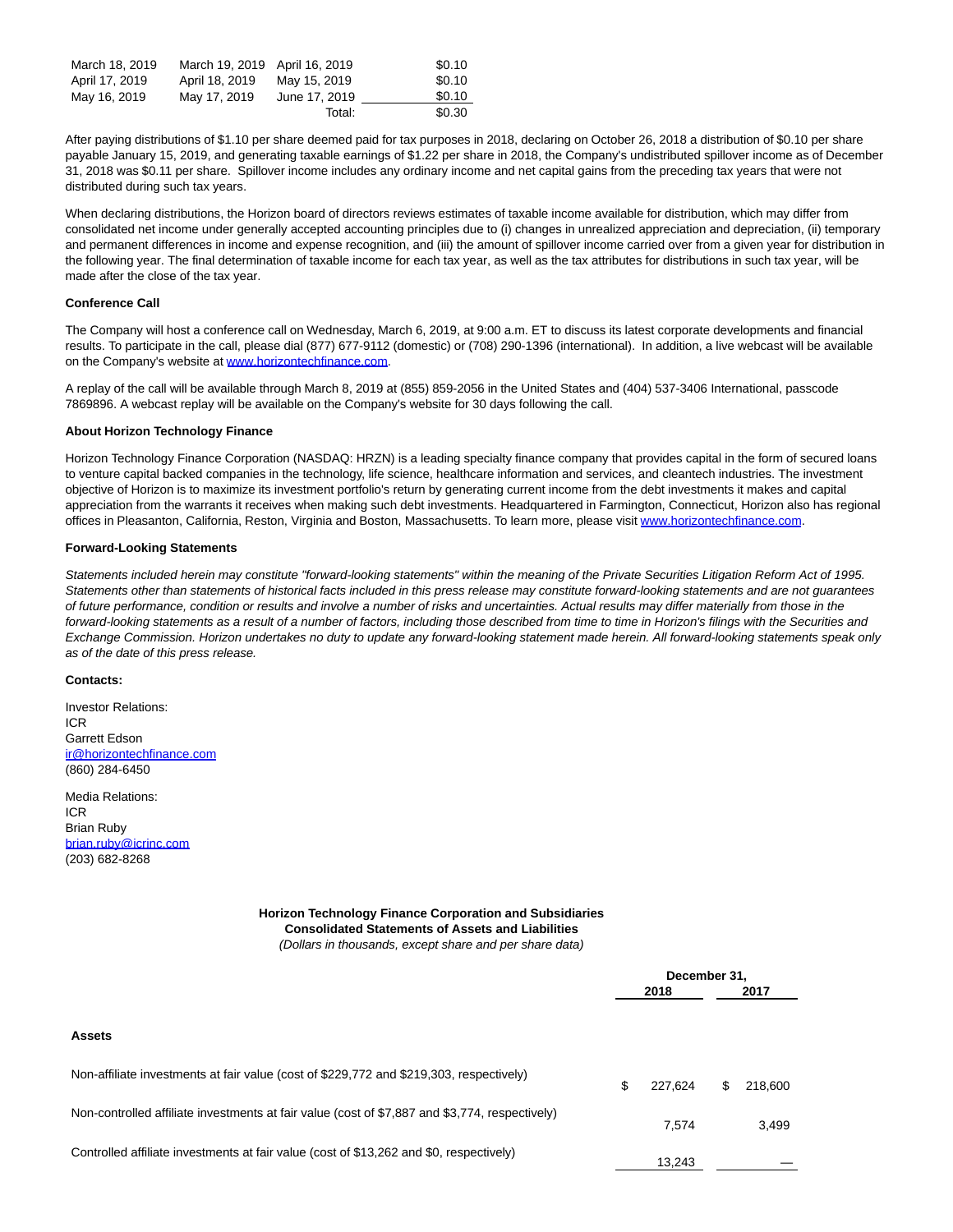| Total investments at fair value (cost of \$250,921 and \$223,077, respectively)                                                                                                                                         | 248,441       | 222,099       |
|-------------------------------------------------------------------------------------------------------------------------------------------------------------------------------------------------------------------------|---------------|---------------|
| Cash                                                                                                                                                                                                                    | 12,591        | 6,594         |
| Interest receivable                                                                                                                                                                                                     | 3,966         | 3,986         |
| Other assets                                                                                                                                                                                                            | 1,751         | 1,467         |
| <b>Total assets</b>                                                                                                                                                                                                     | \$<br>266,749 | \$<br>234,146 |
| <b>Liabilities</b>                                                                                                                                                                                                      |               |               |
| <b>Borrowings</b>                                                                                                                                                                                                       | \$<br>126,853 | \$<br>94,075  |
| Distributions payable                                                                                                                                                                                                   | 3,461         | 3,456         |
| Base management fee payable                                                                                                                                                                                             | 422           | 379           |
| Incentive fee payable                                                                                                                                                                                                   | 991           | 541           |
| Other accrued expenses                                                                                                                                                                                                  | 765           | 620           |
| <b>Total liabilities</b>                                                                                                                                                                                                | 132,492       | 99,071        |
| Commitments and contingencies                                                                                                                                                                                           |               |               |
| <b>Net assets</b>                                                                                                                                                                                                       |               |               |
| Preferred stock, par value \$0.001 per share, 1,000,000 shares authorized, zero<br>shares issued and outstanding as of December 31, 2018 and 2017                                                                       |               |               |
| Common stock, par value \$0.001 per share, 100,000,000 shares authorized,<br>11,702,594 and 11,687,871 shares issued and 11,535,129 and 11,520,406 shares outstanding<br>as of December 31, 2018 and 2017, respectively |               |               |
| Paid-in capital in excess of par                                                                                                                                                                                        | 12<br>179,616 | 12<br>179,641 |
| Distributable earnings                                                                                                                                                                                                  | (45, 371)     | (44, 578)     |
| <b>Total net assets</b>                                                                                                                                                                                                 | 134,257       | 135,075       |
| <b>Total liabilities and net assets</b>                                                                                                                                                                                 | \$<br>266,749 | \$<br>234,146 |
| Net asset value per common share                                                                                                                                                                                        | 11.64         | \$<br>11.72   |

## **Horizon Technology Finance Corporation and Subsidiaries**

#### **Consolidated Statements of Operations**

(Dollars in thousands, except share and per share data)

|      | For the Three Months Ended<br>December 31. | For the Year Ended<br>December 31. |      |  |
|------|--------------------------------------------|------------------------------------|------|--|
| 2018 | 2017                                       | 2018                               | 2017 |  |
|      |                                            |                                    |      |  |

**Interest income on investments**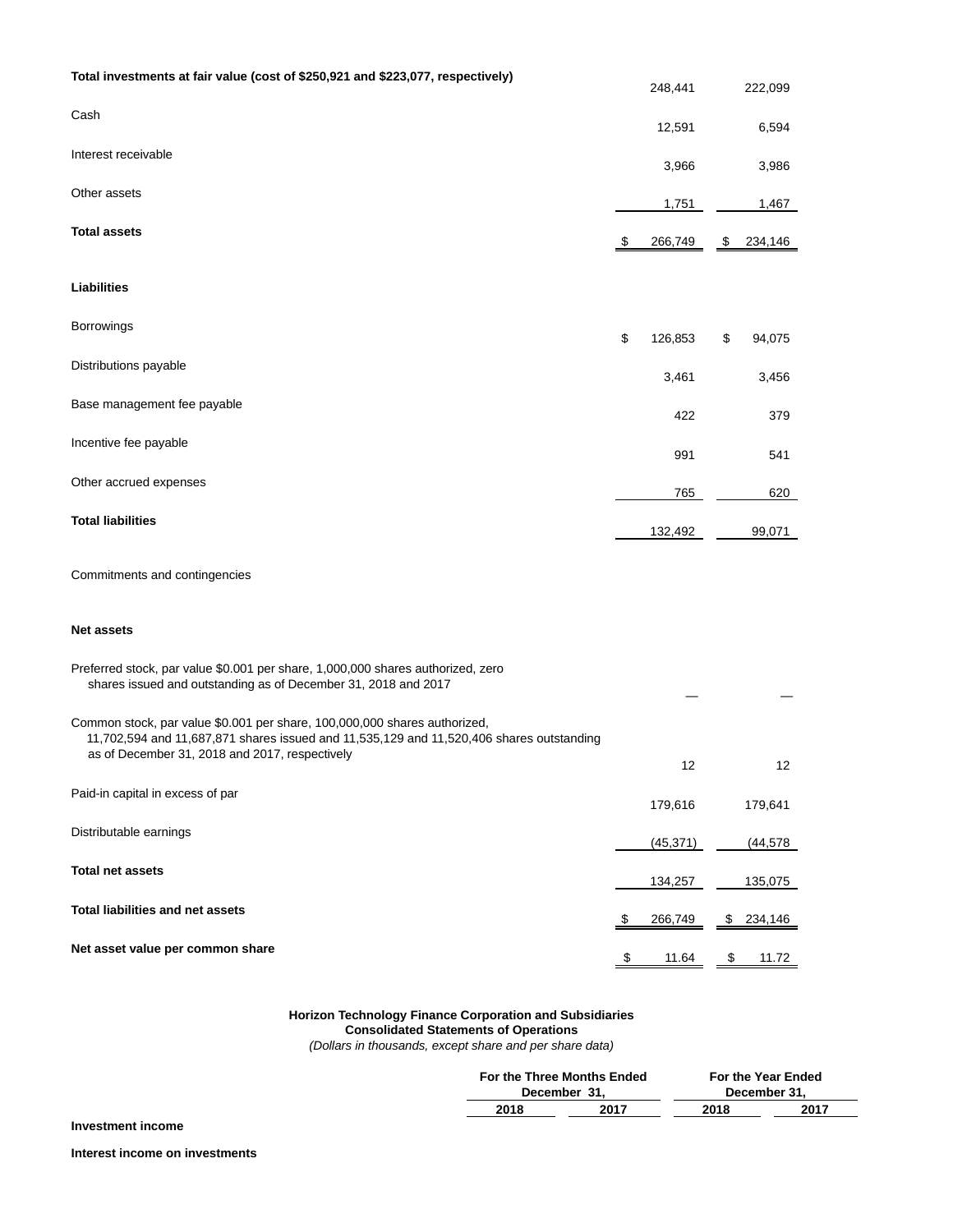| Interest income on non-affiliate investments            | \$<br>7,676    | \$<br>5,677 | \$<br>28,061    | 23,538<br>\$ |
|---------------------------------------------------------|----------------|-------------|-----------------|--------------|
| Interest income on non-controlled affiliate investments | 197            | 144         | 725             | 225          |
| Total interest income on investments                    | 7,873          | 5,821       | 28,786          | 23,763       |
| Fee income                                              |                |             |                 |              |
| Prepayment fee income on non-affiliate investments      | 745            | 245         | 1,159           | 1,432        |
| Fee income on non-affiliate investments                 | 10             | 82          | 867             | 567          |
| Fee income on affiliate investments                     | $\overline{5}$ | 15          | 23              | 15           |
| <b>Total fee income</b>                                 | 760            | 342         | 2,049           | 2,014        |
| Dividend income                                         |                |             |                 |              |
| Dividend income on affiliate investments                | 172            |             | 255             |              |
| <b>Total dividend income</b>                            | 172            |             | 255             |              |
| <b>Total investment income</b>                          | 8,805          | 6,163       | 31,090          | 25,777       |
| <b>Expenses</b>                                         |                |             |                 |              |
| Interest expense                                        | 1,747          | 1,627       | 6,363           | 5,167        |
| Base management fee                                     | 1,179          | 1,003       | 4,578           | 3,786        |
| Performance based incentive fee                         | 1,570          | 620         | 4,393           | 1,714        |
| Administrative fee                                      | 191            | 124         | 708             | 699          |
| Professional fees                                       | 346            | 260         | 1,343           | 1,365        |
| General and administrative                              | 353            | 204         | 989             | 803          |
| <b>Total expenses</b>                                   | 5,386          | 3,838       | 18,374          | 13,534       |
| Performance based incentive fee waived                  | (579)          | (79)        | (1, 184)        | (79          |
| <b>Net expenses</b>                                     | 4,807          | 3,759       | 17,190          | 13,455       |
| Net investment income before excise tax                 | 3,998          | 2,404       | 13,900          | 12,322       |
| Provision for excise tax                                | 34             | 25          | $\overline{34}$ | 25           |
| Net investment income                                   | 3,964          | 2,379       | 13,866          | 12,297       |
| Net realized and unrealized (loss) gain on investments  |                |             |                 |              |
| Net realized gain (loss) on non-affiliate investments   | 882            | (10,092)    | 645             | (21, 191)    |
| Net realized gain (loss) on investments                 | 882            | (10,092)    | 645             | (21, 191)    |